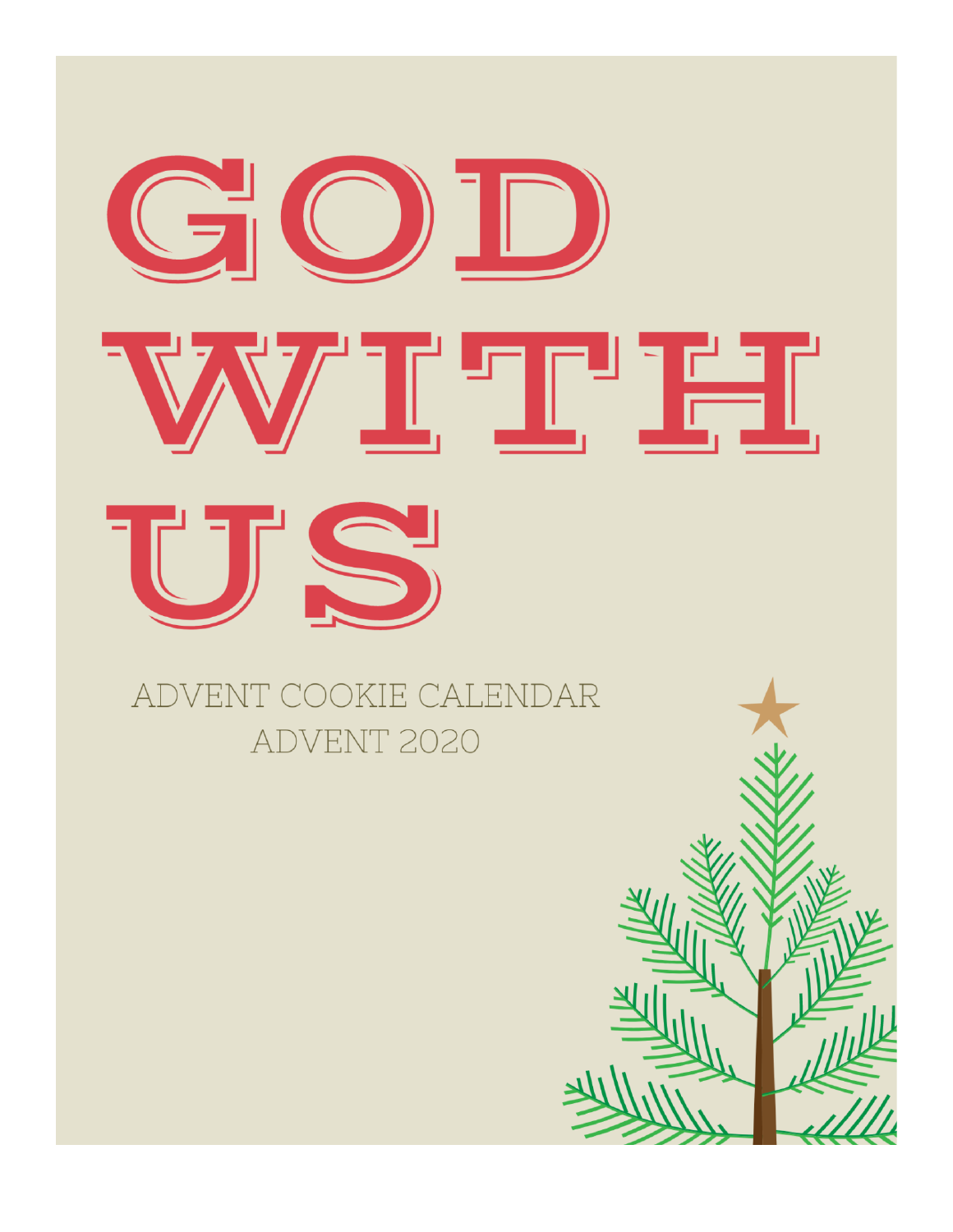## *Advent Cookie Calendar*

- 1. Purchase either pre-packaged cookie dough or make your own. Sugar cookie dough is recommended.
- 2. Use cookie cutters that would enable you to share a biblical truth about Christmas. Suggestions: [18 piece Wilton at](https://www.target.com/p/wilton-18pc-holiday-metal-cookie-cutter-set/-/A-79812874?ref=tgt_adv_XS000000&AFID=google_pla_df&fndsrc=tgtao&DFA=71700000012732784&CPNG=PLA_Kitchen%2BShopping_Local&adgroup=SC_Kitchen&LID=700000001170770pgs&LNM=PRODUCT_GROUP&network=g&device=c&location=9026941&targetid=pla-995615408366&ds_rl=1246978&ds_rl=1247068&ds_rl=1248099&gclid=CjwKCAiA2O39BRBjEiwApB2Ikj3rmwRrJsWnSx1J-a2wnGUSuPPjkiDKd8IBndE7kPlu4_H3QfdUSBoCIFIQAvD_BwE&gclsrc=aw.ds) Target
- 3. Place each cookie in a small plastic bag, print off or write in an explanation and verse (see below) and place in bag, and tie it shut with a four-inch strand of slim red ribbon or yarn.
- 4. Place the cookie bags in a Christmas basket or put them in a place to access easily.
- 5. Each day in Advent open the designated cookie, read how the cookie shape relates to Advent along with Scripture reference.
- 6. On Christmas Day, enjoy the big cookie with the whole family!

| <b>Date</b> | <b>Cookie</b><br><b>Cutter Shape</b><br>or Pattern | <b>Scripture Idea and Reference</b>                                                                                                                                                          |
|-------------|----------------------------------------------------|----------------------------------------------------------------------------------------------------------------------------------------------------------------------------------------------|
| 29-Nov      | Star                                               | The star led the wisemen to baby Jesus. (Matthew 2:1-2)                                                                                                                                      |
| 30-Nov      | Sheep                                              | Sheep were likely in the stable where Jesus was born. (Luke 2:6-7)                                                                                                                           |
| 1-Dec       | Wreath                                             | The circle represents God's unending love for us. (Romans 5:8)                                                                                                                               |
| 2-Dec       | Candy Cane                                         | Turn it upside down and it is a shepherd's crook or staff. Jesus is the Great<br>Shepherd. (John 10:11, 14-15)                                                                               |
| 3-Dec       | Snowflake                                          | Each snowflake is unique, no two are alike. God makes each person the<br>same way -- no two people are alike -- and God loves us just as much! (Ps.<br>$139:13-14)$                          |
| 4-Dec       | Mitten                                             | God has the whole world $-$ you and me $-$ in His hands! God gives us<br>eternal life through Jesus and nothing can separate us or take us out of<br>His hands. (John 10:28; Romans 8:38-39) |
| 5-Dec       | Angel                                              | An angel visited Mary and Joseph to tell them about Jesus' birth. (Luke<br>$1:26-38$                                                                                                         |
| 6-Dec       | Gift/Present                                       | Jesus is the gift God gives to the world. He shows His great love for us by<br>sending His only Son, Jesus. (John 3:16)                                                                      |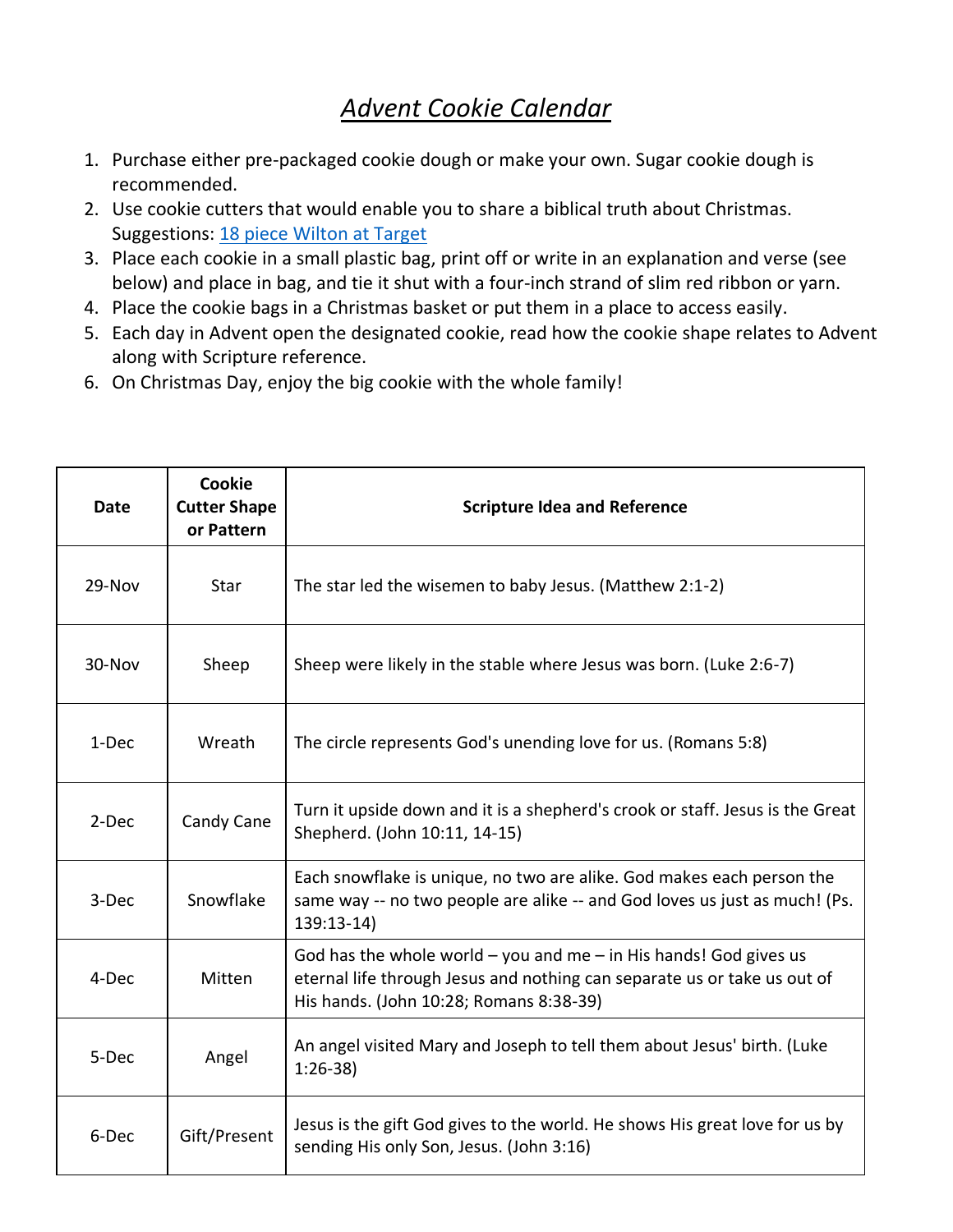| 7-Dec  | Bell                     | Bells, when rung, tell us someone is coming or something is happening.<br>God sent the prophets in the Old Testament that Someone was coming to<br>rescue the world from sin and sorrow $-$ it was Jesus! (Isa. 9:6)     |
|--------|--------------------------|--------------------------------------------------------------------------------------------------------------------------------------------------------------------------------------------------------------------------|
| 8-Dec  | Ornament                 | Ornaments make a tree look lovely and pretty. The Bible tells us Jesus<br>was not a pretty man, and he was despised. Jesus endured suffering and<br>pain, so He could rescue us! (Isa. 53)                               |
| 9-Dec  | Light Bulb               | Jesus is the light of the world! (John 8:12)                                                                                                                                                                             |
| 10-Dec | Christmas<br><b>Tree</b> | Trees can remind us of the wood that made the manger Jesus slept in or<br>the stable that was over his head. And the Cross on which Jesus died to<br>show us how much God loved us. (John 3:16)                          |
| 11-Dec | Star                     | Jesus is the Bright and Morning Star. (Rev. 22:16)                                                                                                                                                                       |
| 12-Dec | Sheep                    | Jesus is the Lamb of God who takes away the sin of the world. (John 1:29)                                                                                                                                                |
| 13-Dec | Gingerbread<br>Man       | Jesus came to save all people from their sins! But to do that, He had to<br>become a human too! (John 1:11-16)                                                                                                           |
| 14-Dec | Candy Cane               | Turn it upside down and it is a "J" for Jesus. (Matthew 1:21)                                                                                                                                                            |
| 15-Dec | Snowflake                | Snow is white! Because of Jesus our sins will be removed and we become<br>pure as the driven snow! (Isa. 1:18)                                                                                                           |
| 16-Dec | Mitten                   | God made everything in the world. All of Creation glorifies God! In Christ<br>all things are being reconciled, or made right, with God. (Col. 1:15-22)                                                                   |
| 17-Dec | Angel                    | An angel came to the shepherds keeping their flocks by night to tell them<br>about the newborn King. (Luke 2:8-20)                                                                                                       |
| 18-Dec | Gift/Present             | Jesus was promised Savior (gift) from long ago who was going to redeem<br>all the things sin, death, and Satan ruined. (Gen. 3:15)                                                                                       |
| 19-Dec | Bell                     | Bells, when rung, tell us someone is coming, or something is happening.<br>God sent the prophets in the Old Testament that Someone was coming to<br>rescue the world from sin and sorrow $-$ it was Jesus! (Isa. 11:1-5) |
| 20-Dec | Gingerbread<br>Man       | Jesus became a human just like you and me, he had skin, blood, hair, eyes<br>and more! He had emotions too! But He was without sin. (1 John 4:2)                                                                         |